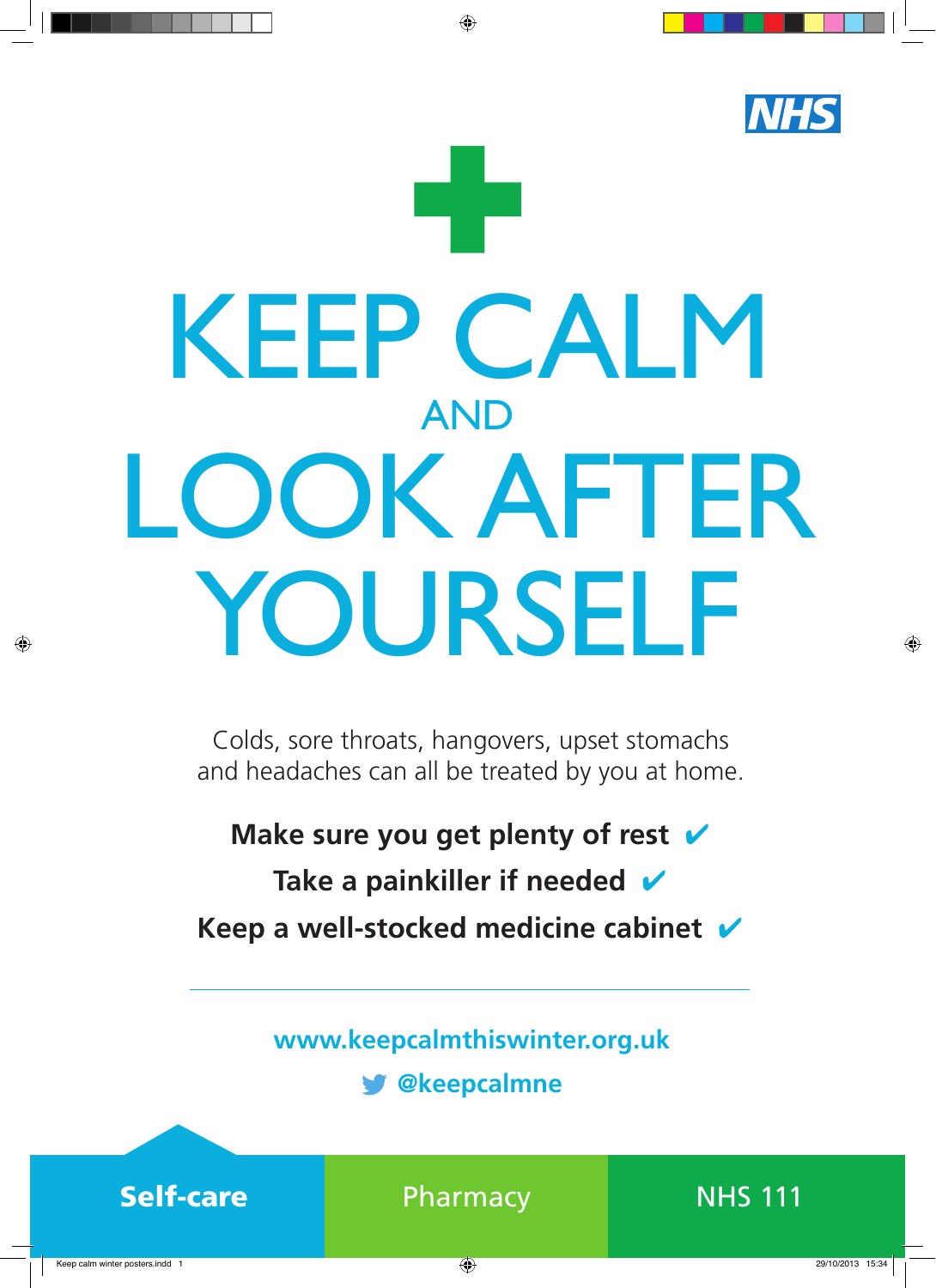

◈

Call 111 when you need medical help but it's not a 999 emergency.

**It's available 24 hours a day, 365 days a year**   $\checkmark$ 

**Calls are free from landlines**  and mobile phones  $\boldsymbol{v}$ 

**www.keepcalmthiswinter.org.uk @keepcalmne**

| Self-care |  |
|-----------|--|
|           |  |



◈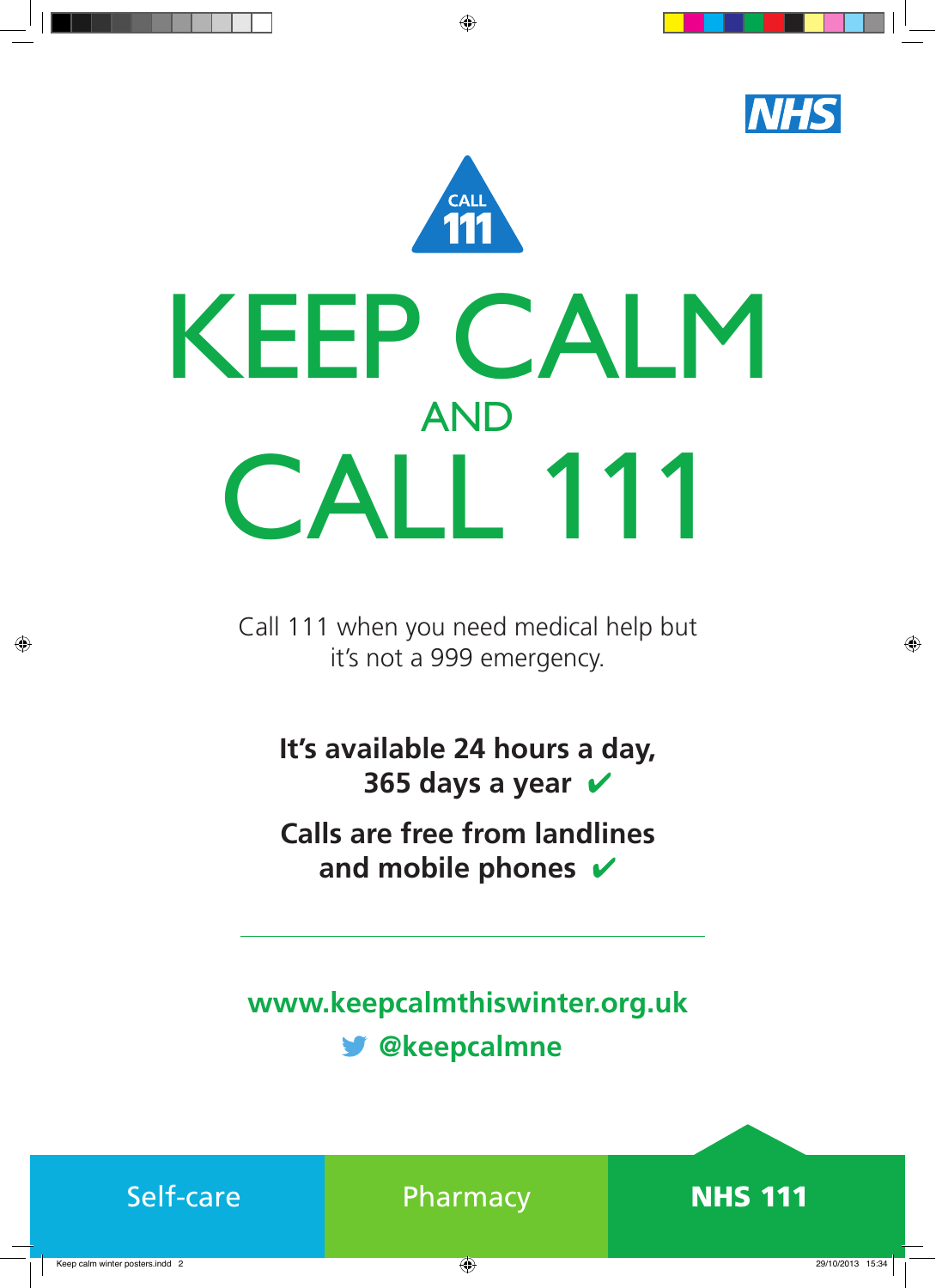

◈

Pharmacists are experts in the use of medicines and they can diagnose and treat your winter illnesses.

**No appointment needed Open evenings and weekends**  $\checkmark$ **Experts in winter health advice** ✔ Will refer you to other NHS services, if needed  $\checkmark$ 

**www.keepcalmthiswinter.org.uk** 

**@keepcalmne**



◈

Keep calm winter posters.indd 3 29/10/2013 15:34